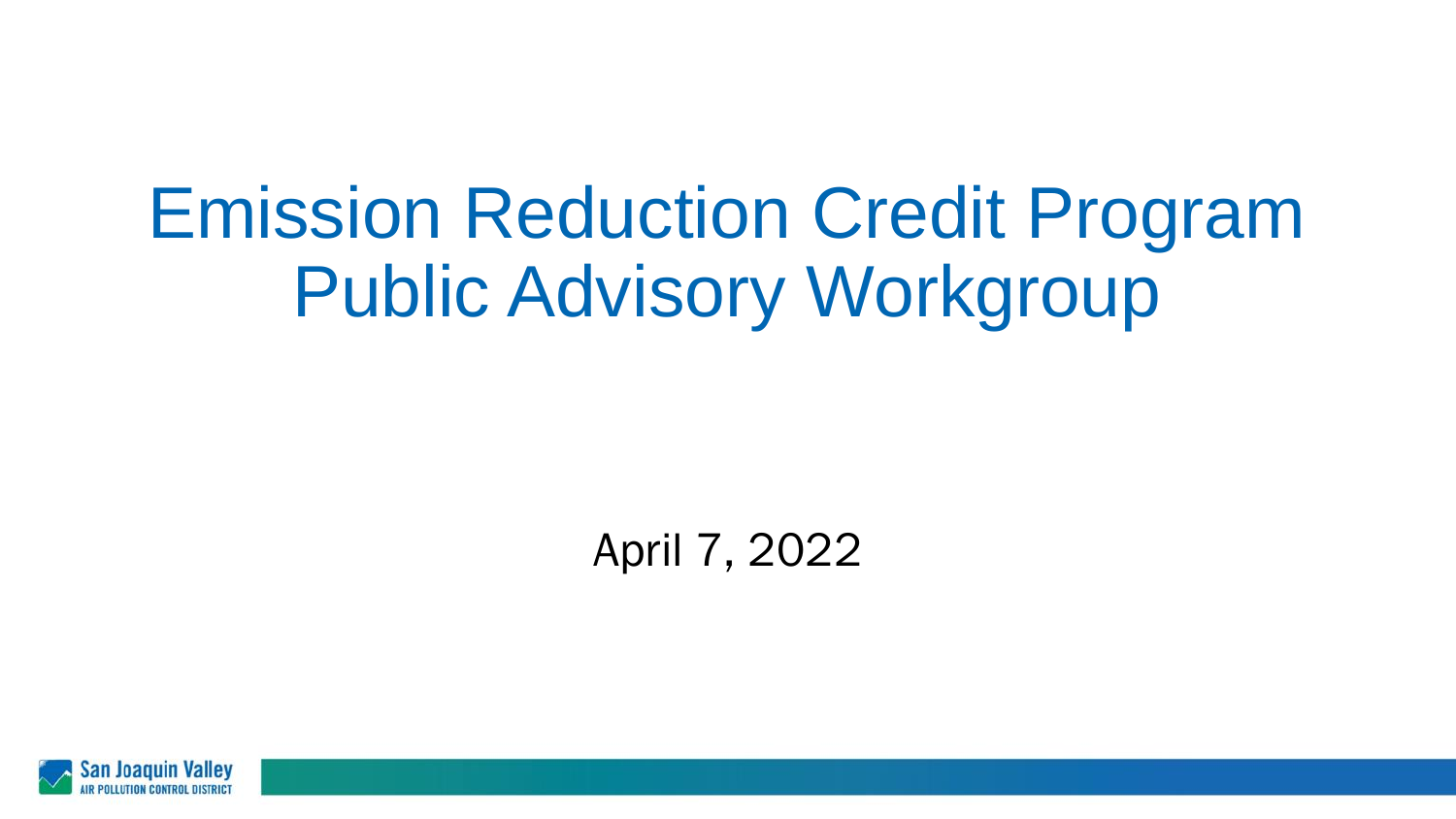#### **Overview**

#### NEW ERC PAW WEBPAGE

RECENT BOARD ACTION REGARDING NOx OFFSETTING REQUIREMENTS

PROGRESS IN FULFILLING DISTRICT COMMITMENTS IN RESPONSE TO CARB ERC REVIEW

#### AMENDMENTS TO DISTRICT NSR RULES

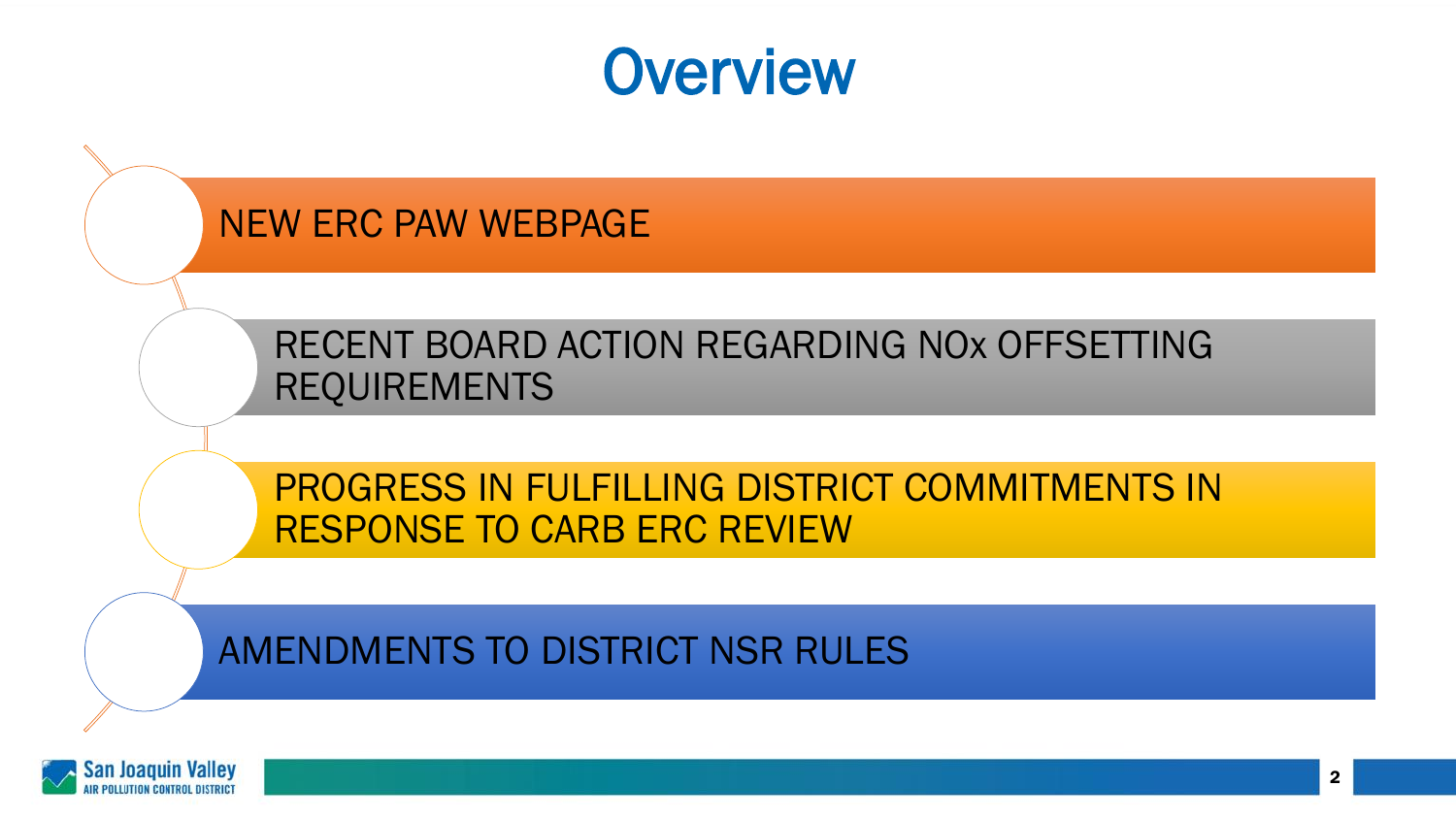# New ERC PAW Webpage

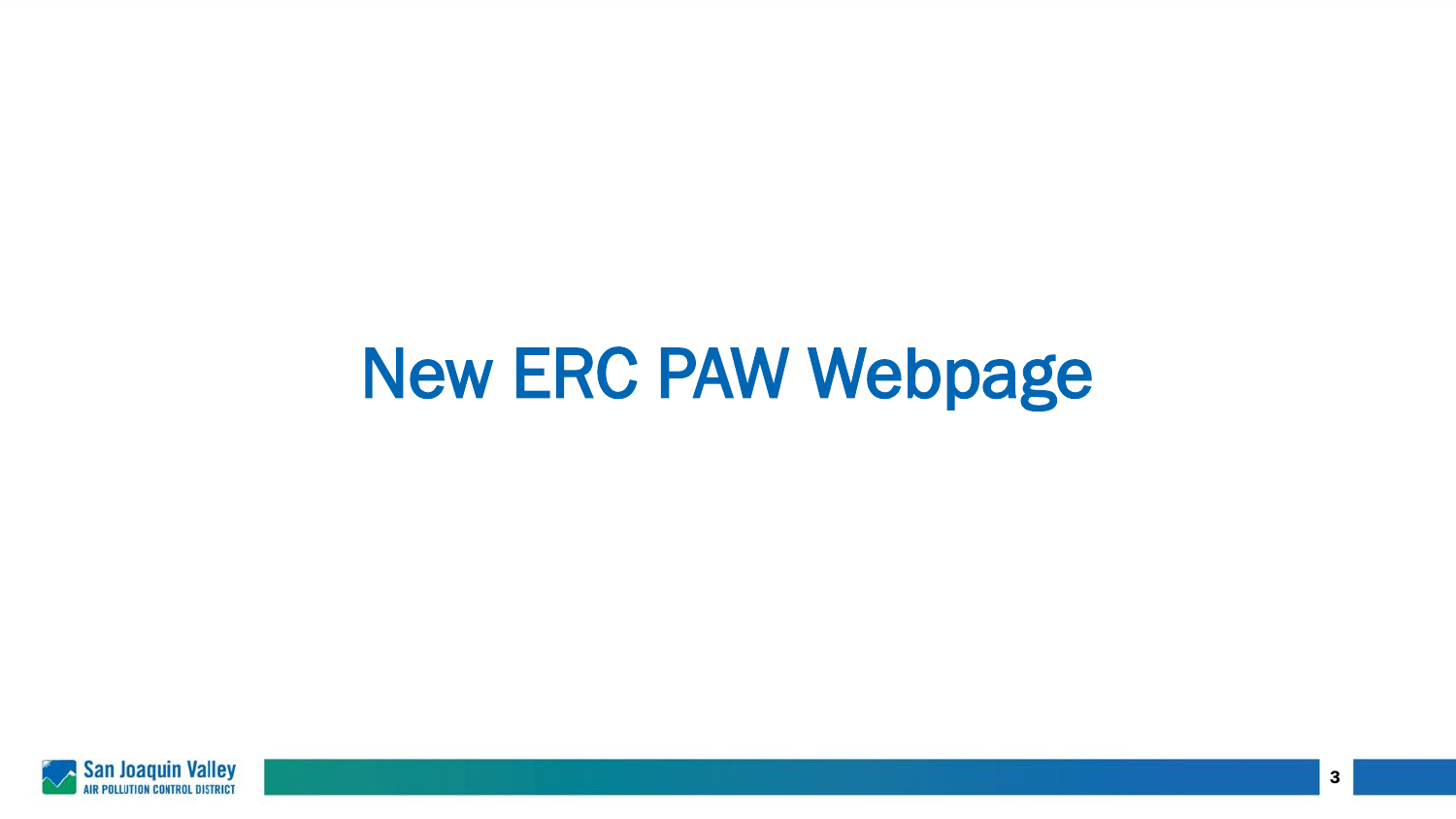# New ERC PAW Webpage

- •District launched new ERC PAW webpage
	- –[https://ww2.valleyair.org/permitting/emission-reduction](https://ww2.valleyair.org/permitting/emission-reduction-credits-erc/erc-public-advisory-workgroup/)credits-erc/erc-public-advisory-workgroup/
- Webpage will serve as landing page which will include the ERC PAW schedule, agendas, presentations, and links to other related board actions, workshops, and relevant material/information
- Per request from ERC PAW members, this and future meetings will also be recorded and posted on the ERC PAW webpage

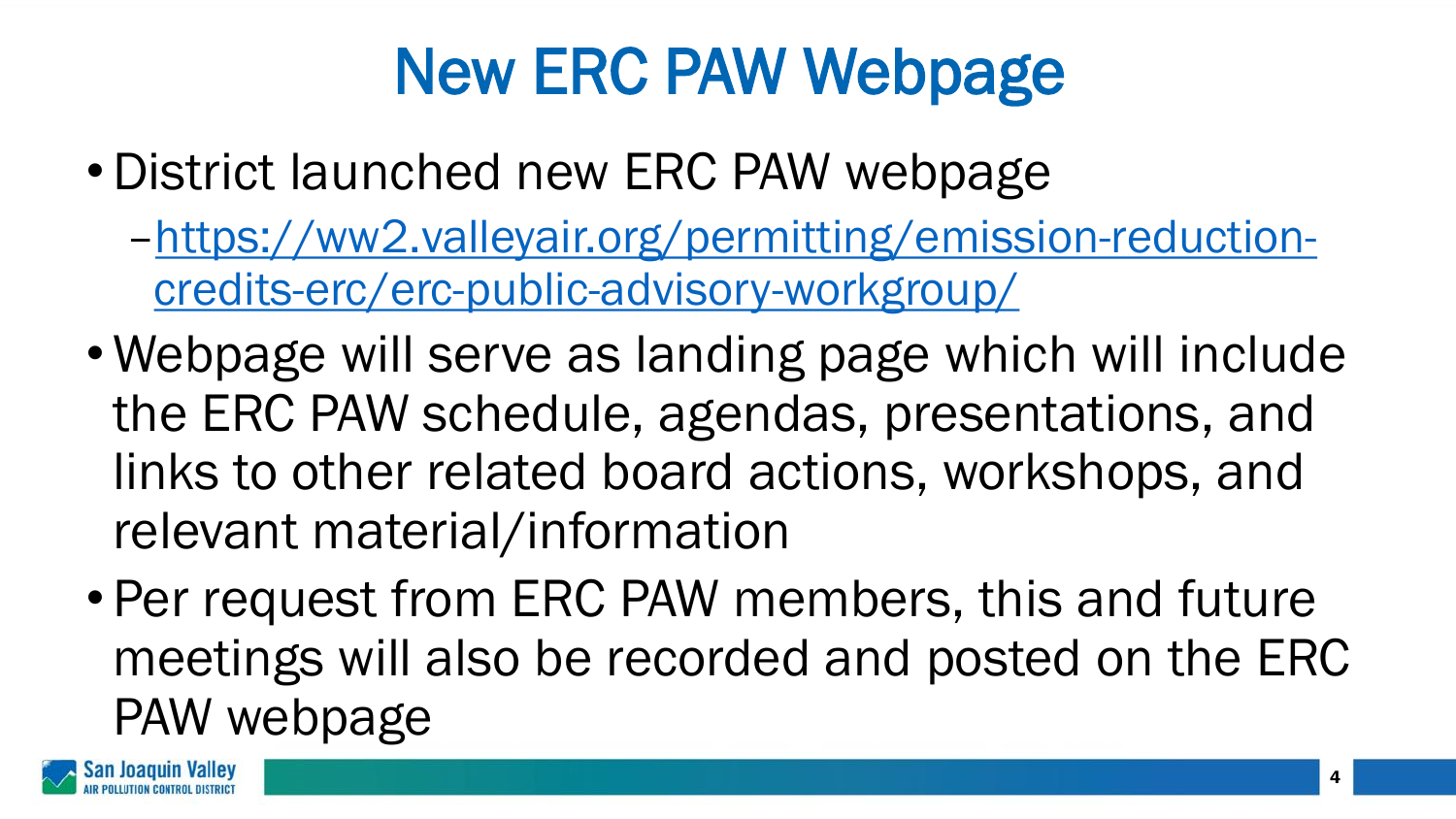#### New ERC PAW Webpage

#### **ERC Public Advisory Workgroup**

and is contributed and analysis

| ◠<br><b>Emission Reduction Credits</b><br>(ERC)       | What is the ERC Public Agency Workgroup                                                                                                                                                                                                     | • What is the ERC PAW                                                               |
|-------------------------------------------------------|---------------------------------------------------------------------------------------------------------------------------------------------------------------------------------------------------------------------------------------------|-------------------------------------------------------------------------------------|
| <b>Emission Reduction Credits</b><br><b>Registry</b>  | In August 2020, the $\Box$ District's Governing Board approved the framework for<br>the Public Advisory Workgroup that assists in developing solutions to enhance<br>the District's Emission Reduction Credit (ERC) program.                | • ERC PAW Roster<br>• ERC PAW Meeting<br>Schedule, Agendas,<br><b>Presentations</b> |
| <b>Cost of Emission Reduction Credits</b>             | The public advisory workgroup was designed in adherence with the following<br>guiding principles:                                                                                                                                           |                                                                                     |
| <b>Related Workshops and Board</b><br><b>Meetings</b> | 1. Work collaboratively to assist the District in developing enhancements related<br>to the District's offset equivalency system moving forward in a manner that<br>ensures an effective permitting program that protects public health and | <b>Other Links</b>                                                                  |
| <b>ERC Public Advisory Workgroup —</b>                | supports economic growth and development in the Valley.                                                                                                                                                                                     | • Offset Equivalency Reports ↗                                                      |
| <b>ERC PAW Roster</b>                                 | 2. Provide for meaningful public engagement in support of enhancements to the<br>District's offset equivalency system.                                                                                                                      | • CARB ERC Findings and Documents                                                   |
| <b>ERC PAW Meeting Schedule,</b>                      | 3. Ensure process does not impede the District's ability to meet legally mandated<br>deadlines and timeliness.                                                                                                                              |                                                                                     |
| Agenda, Presentations                                 | To ensure board participation, the workgroup is formed by appointees by the<br>Executive Director/APCO with three representatives from Valley community-<br>hased organizations, three representatives from Valley regulated entities, and  |                                                                                     |

based organizations, three representatives from Valley regulated entities, and three members from the Citizens Advisory Committee (one each from Environmental, Industry/Agriculture, City interest groups) and representatives from the federal EPA and CARB.

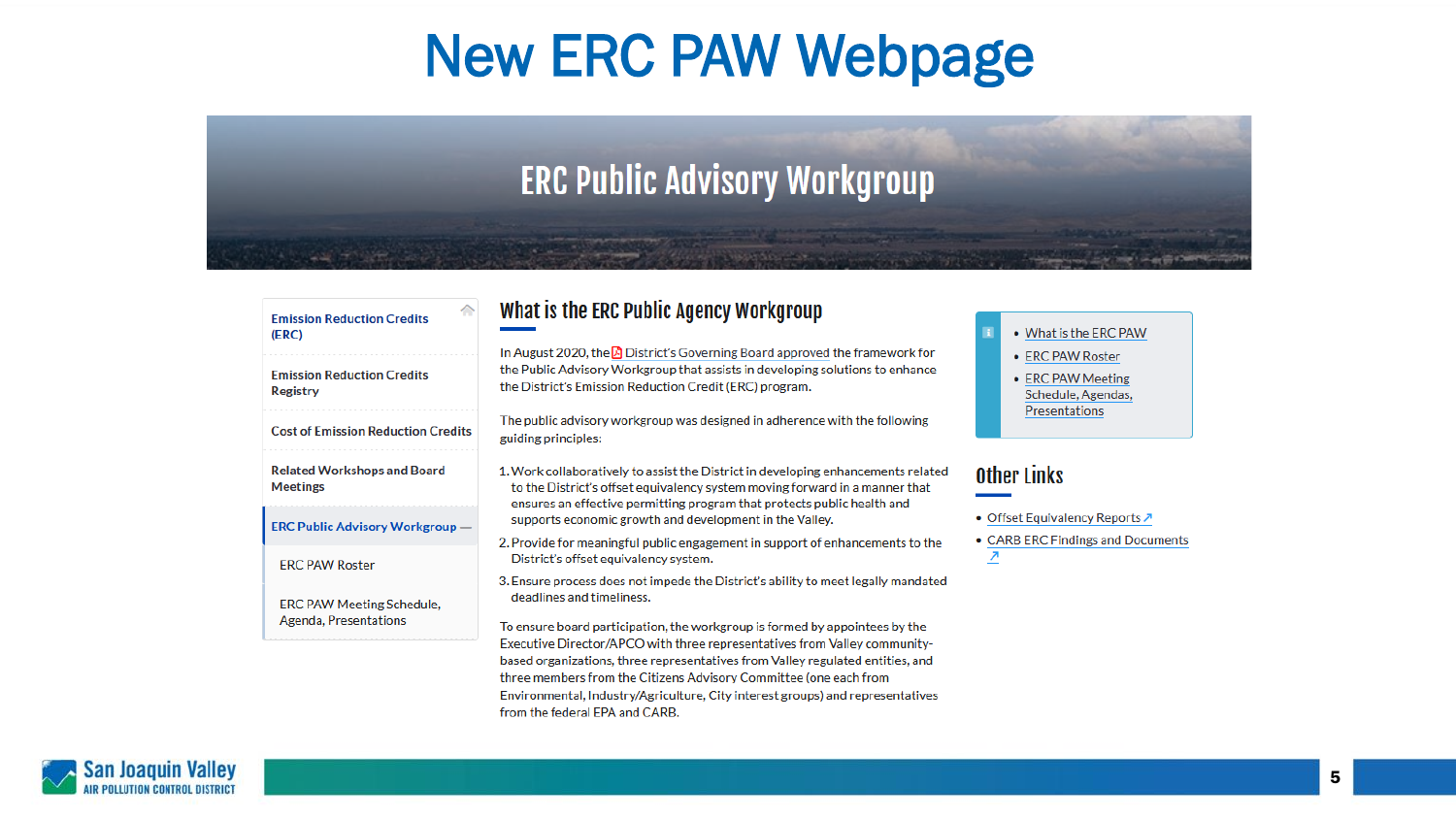# Recent Board Action Regarding NOx Offsetting Requirements

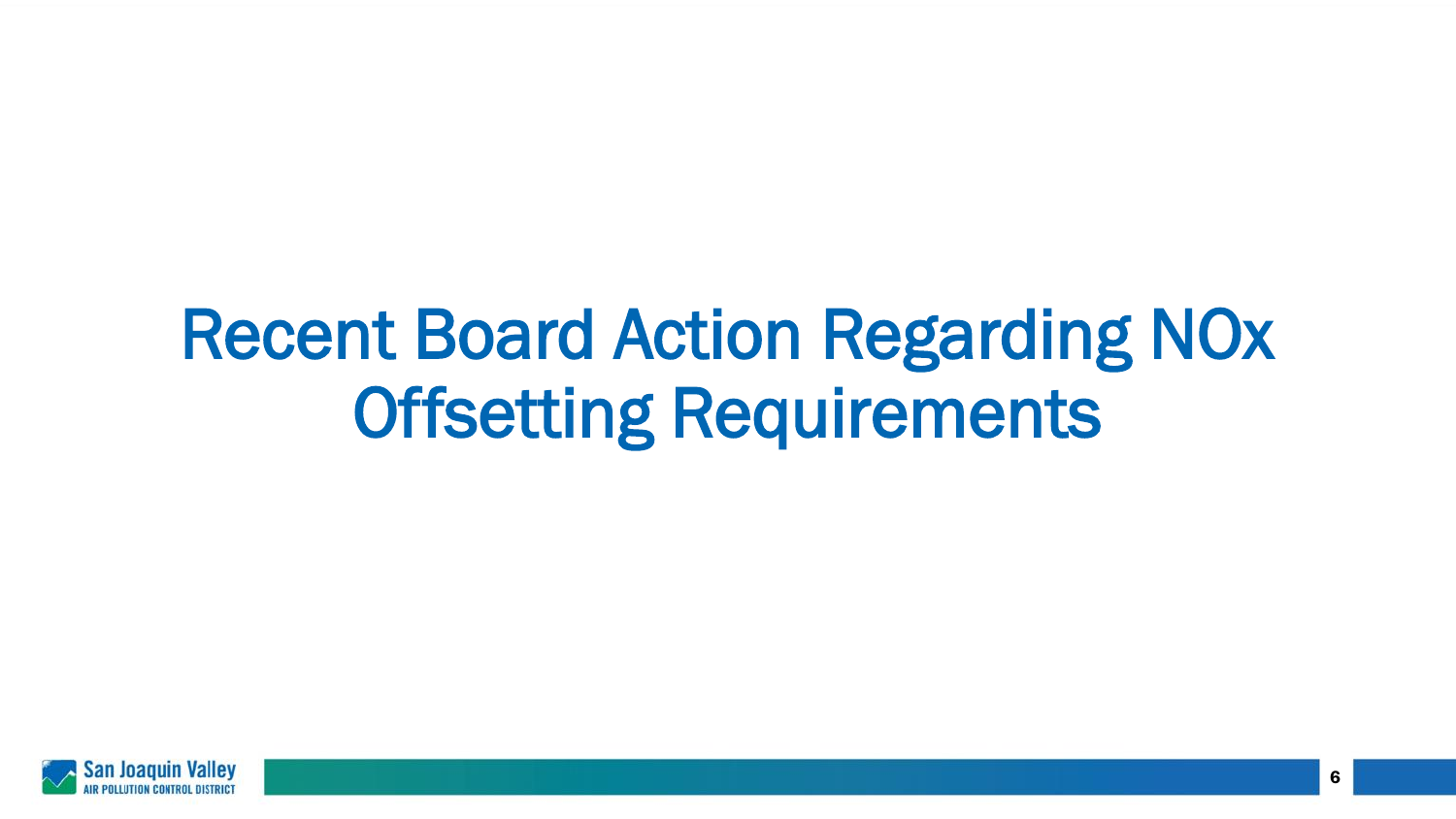#### Ensuring Compliance with Federal Offset Obligations

- The 2020-2021 offset equivalency report identified a NOx shortfall in the offset quantity test
- Offset quantity equivalency for NOx was maintained using the NOx carry-over balance
	- Annual shortfall in the quantity of NOx offsets required highlights the possibility that the current surplus value remedy in District Rule 2201 will not ensure the District will be able to remain equivalent with federal offsetting requirements
- On February 17, 2022, the District Governing Board took action to effectively end programmatic federal offset equivalency system for NOx
	- All new major sources or federal major modifications triggering NOx offsets now required to provide ERCs to satisfy federal offset obligations at the project-level
- District is no longer operating an offset equivalency system for NOx or VOC

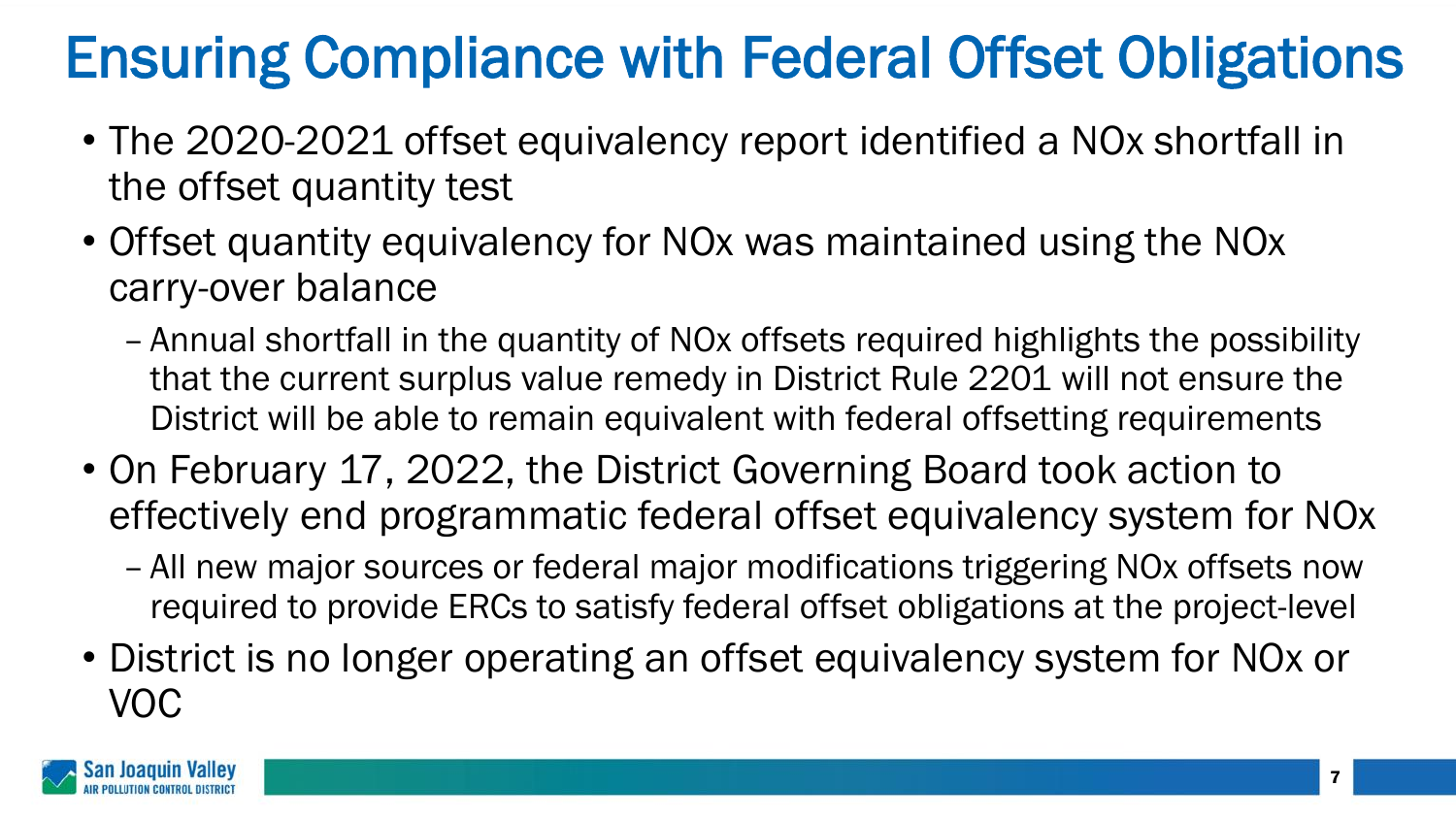### Progress in Fulfilling District Commitments in Response to CARB ERC Review

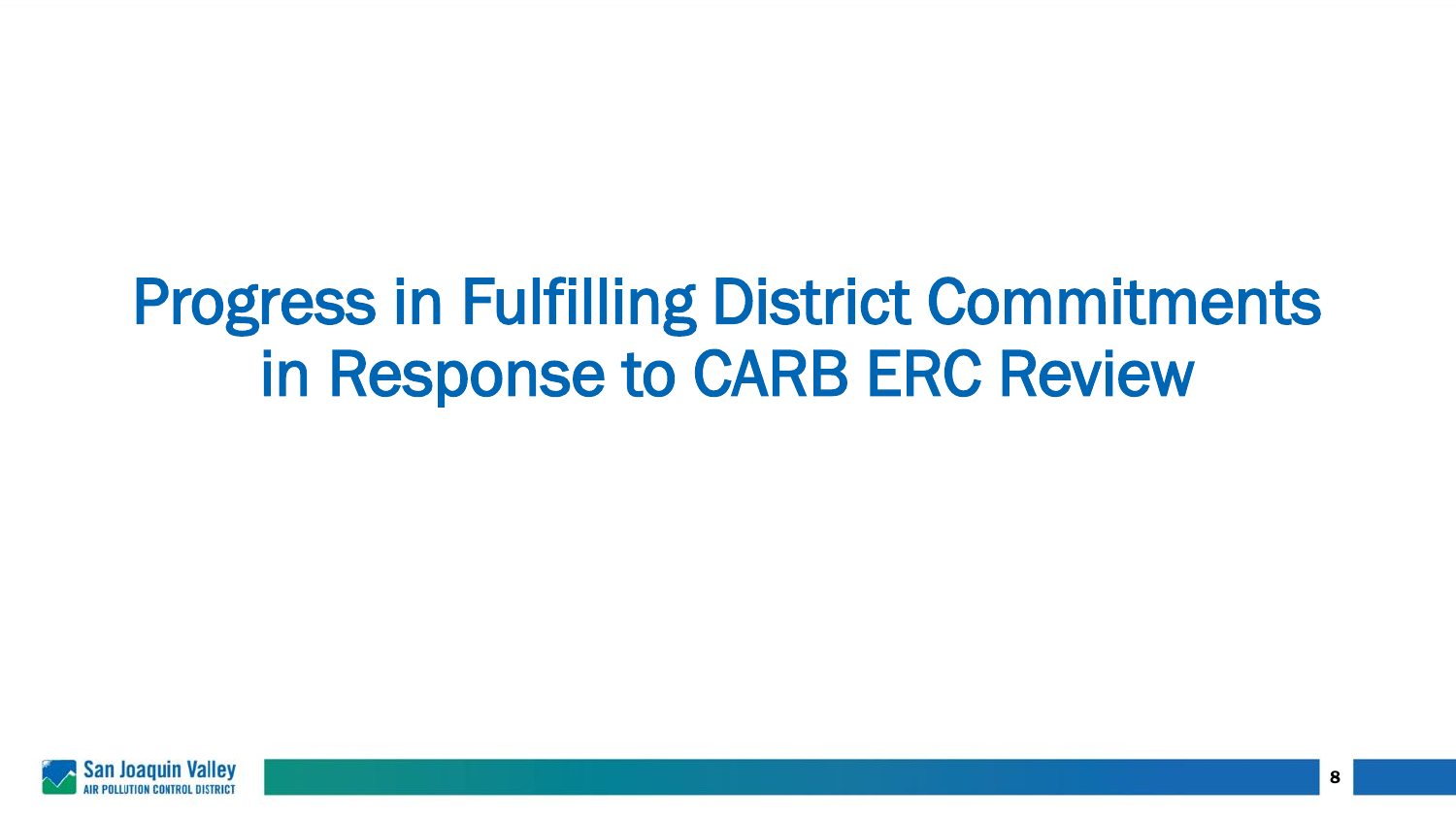### District Response to CARB Review

- CARB's review pointed to the need to revisit and potentially enhance aspects of the ERC and offset equivalency program moving forward
- District committed to enhancing transparency and taking specific actions to enhance aspects of the ERC and offset equivalency program
- Significant action has been taken since the release of the report to fulfill the District's commitments

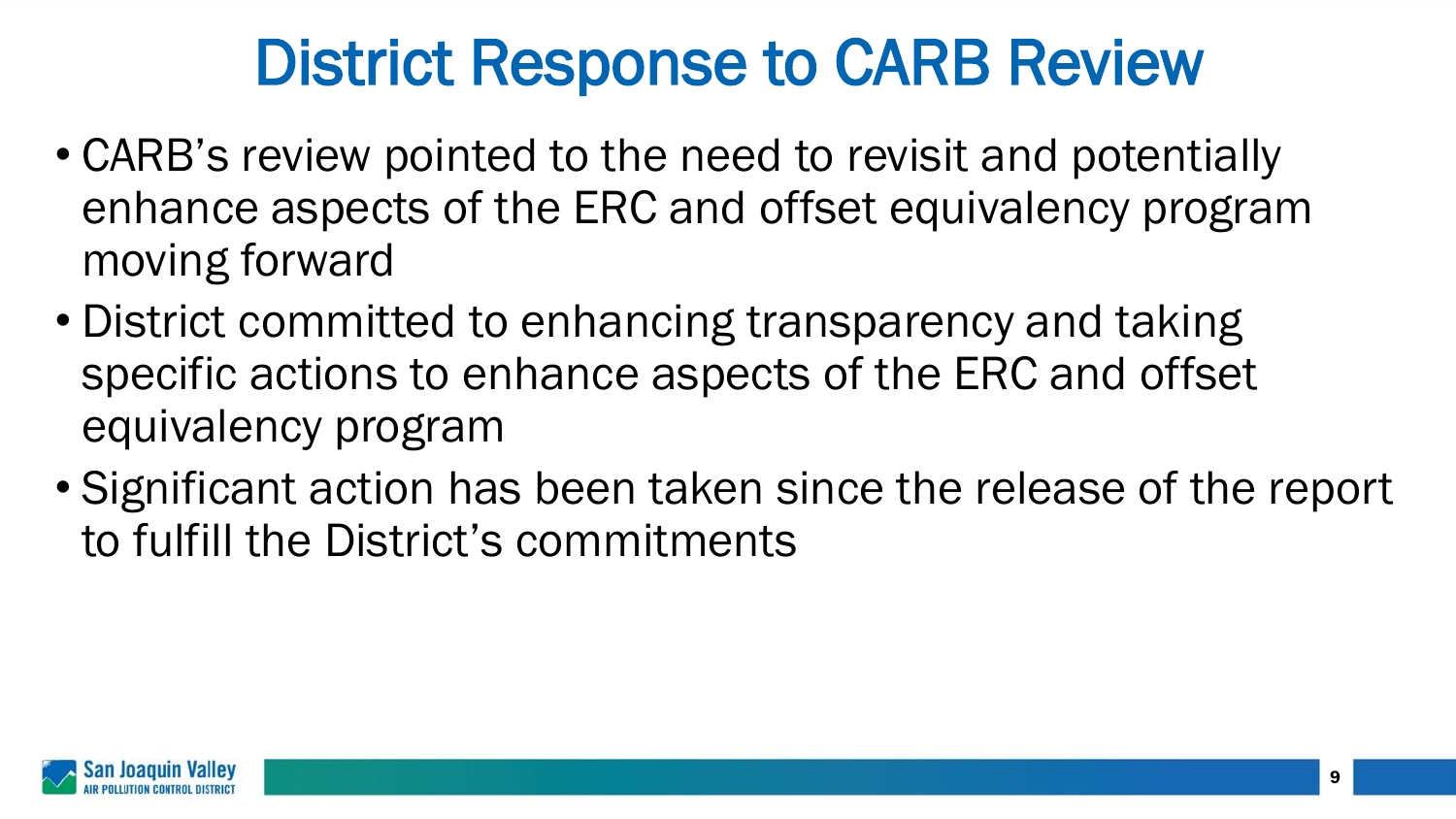# District Commitments

- Conduct a public workshop each year, beginning with the 2019-2020 equivalency demonstration, to present the results of the annual equivalency demonstration prior to taking the report to the District's Governing Board
	- –District held public workshops on November 5, 2020, and October 26, 2021, to present the draft results of the 2019-20 and 2020-21 annual equivalency demonstration, respectively
	- –Public workshops allowed for review and comment on the draft demonstrations prior to finalizing the reports, submitting the final reports to EPA/CARB and taking the final reports to the Governing Board

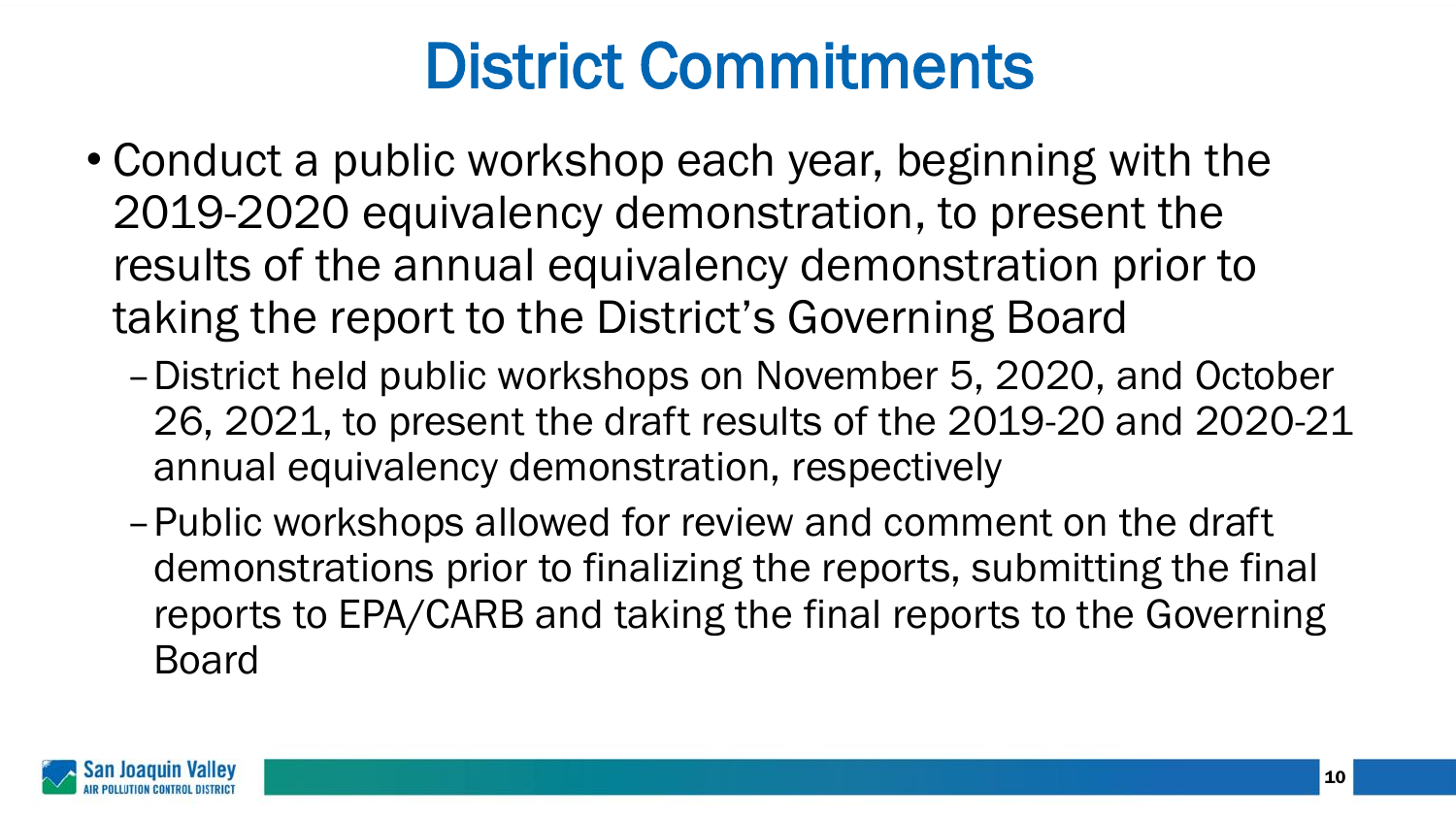- Enhance the annual demonstration report to make the report more understandable beginning with the 2019-2020 equivalency demonstration, including more fully characterizing adjustments made to year-to-year carry-overs to ensure the public can better understand all adjustments effective in a tracking year.
	- –District significantly enhanced the 2019-20 and 2020-21 annual offset equivalency demonstration reports
	- –Incorporated stakeholder suggestions for making the report easier to understand
	- –Provided detailed explanations of the methodology used to assess equivalency

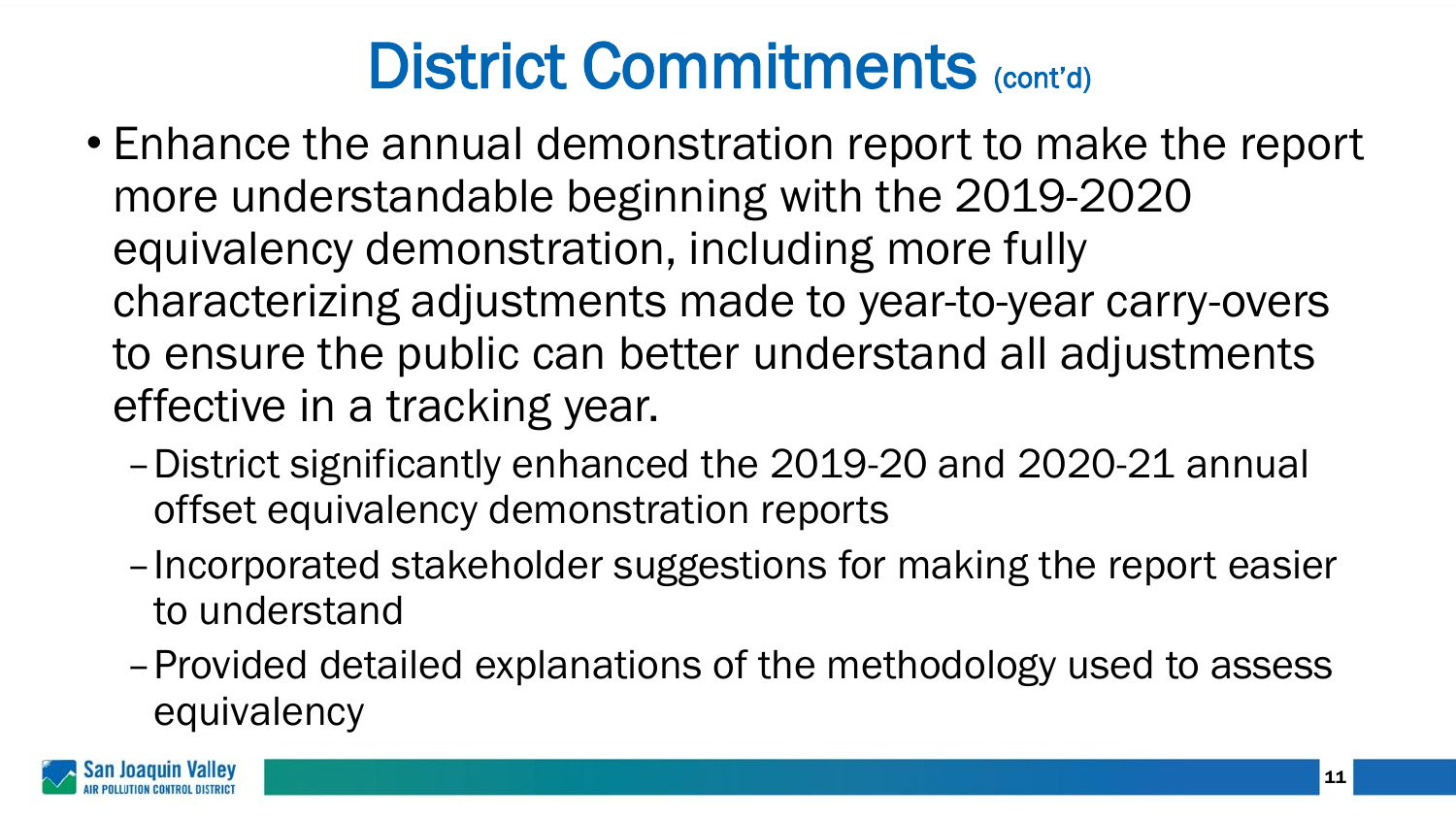- Convene a public advisory working group consisting of affected stakeholders, including community-based organizations, regulated Valley businesses, Citizens Advisory Committee members, EPA, and CARB, to assist in developing solutions related to the District's offset equivalency system.
	- Created by Board in late Aug 2020 / Kick-off in Sep 2020
	- Provides a forum for discussion/suggestions to assist the District is developing solutions/enhancements related to the ERC and offset equivalency system
	- Hear perspectives and receive input on the ERC and offset equivalency systems from stakeholders
	- To date, 11 meetings have been held

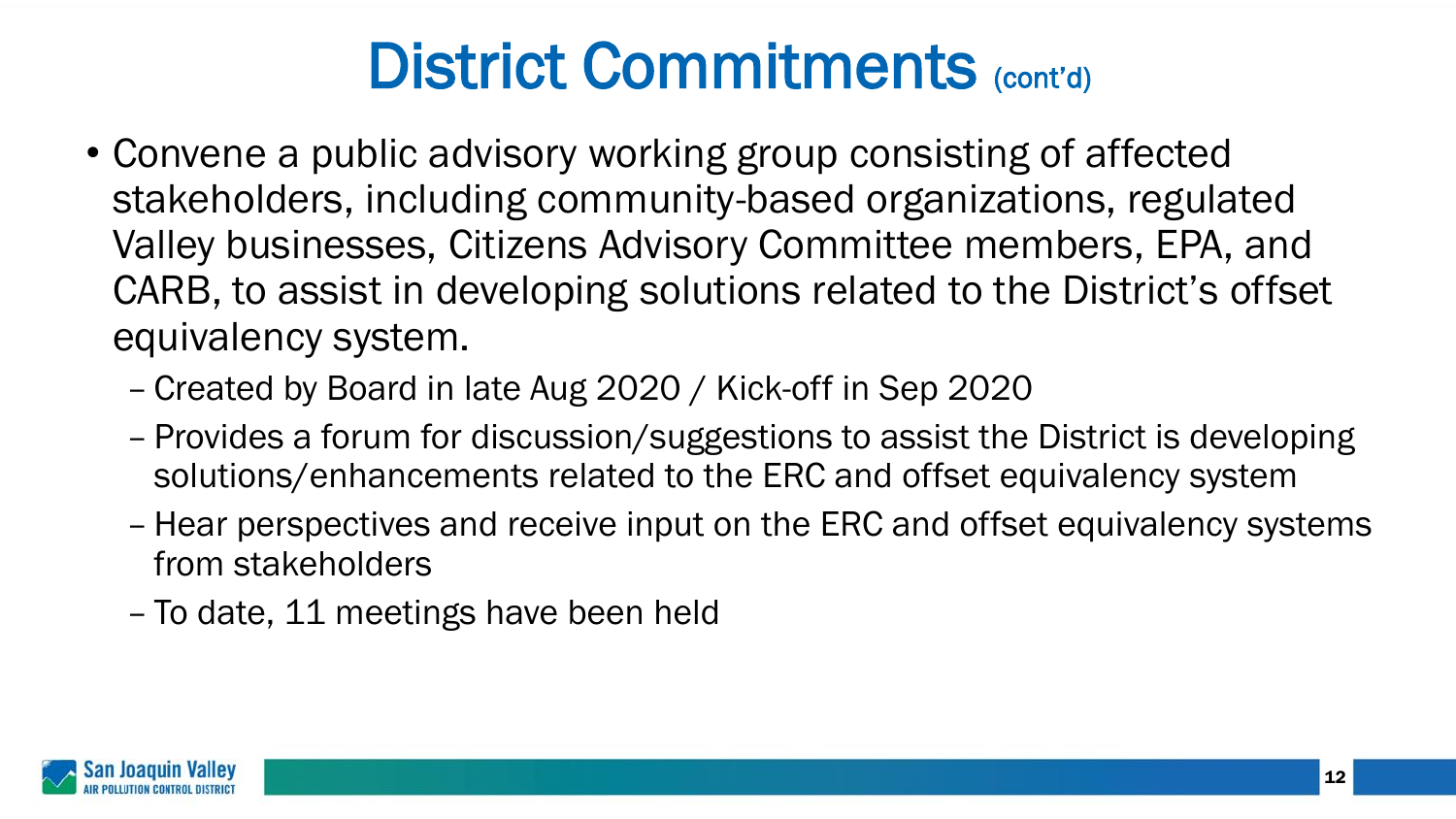- Adjust calculated emission reductions from all affected Agricultural Internal Combustion Engine Conversion Incentive Program (AG-ICE) projects to reflect the appropriate loadfactor. Analyze the orphan shutdown projects identified by CARB, and make adjustments, as appropriate.
	- –On September 17, 2020, the District Governing Board proactively withdrew the emission reductions from AG-ICE and orphan shutdowns from the District's offset equivalency system
	- –Board action enacted Rule 2201 remedy as no longer able to demonstrate equivalency with surplus value test for NOx and VOC

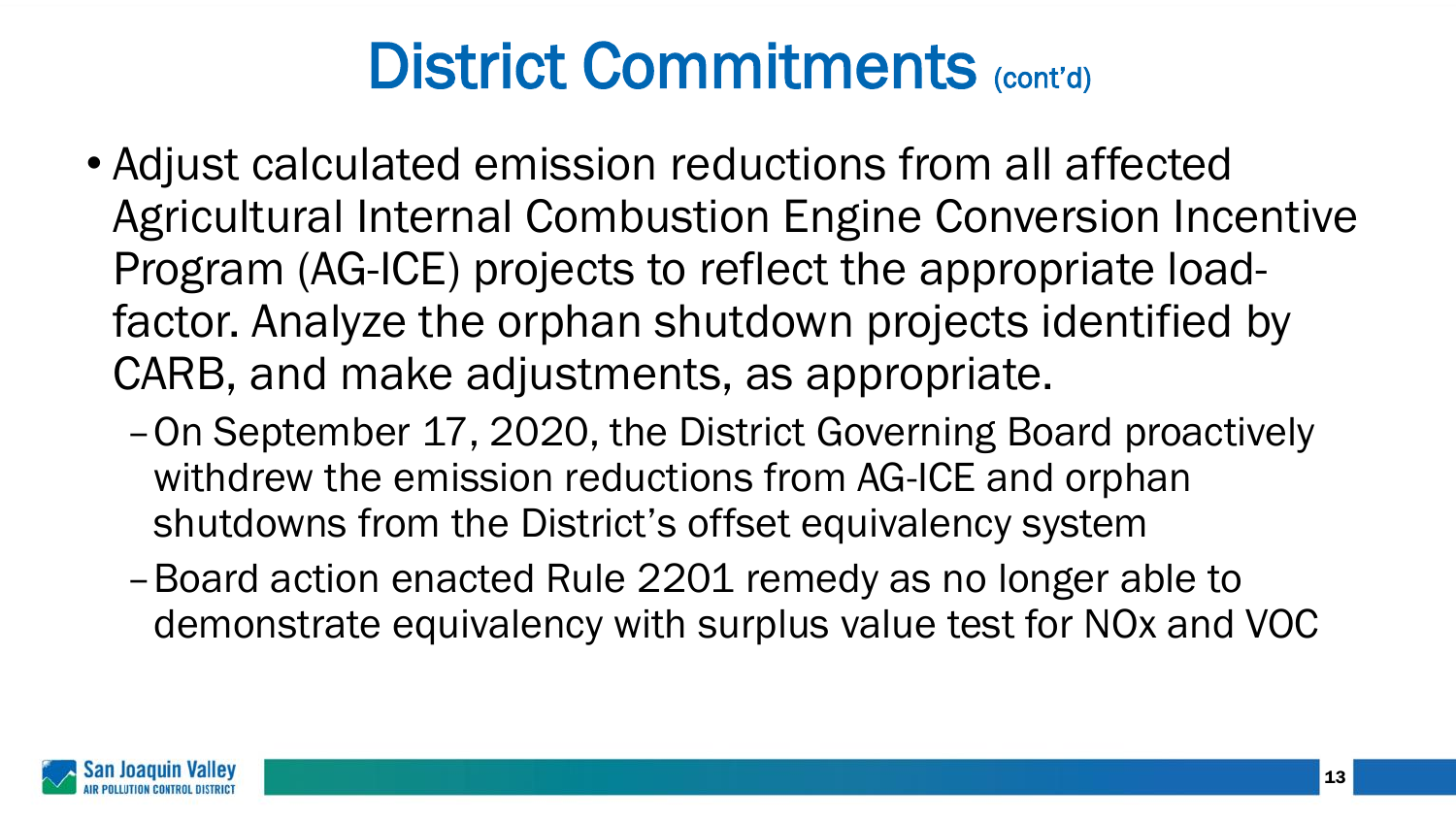- Update the District's policies that pertain to the quantification of emissions reductions from orphan shutdowns, and ensure procedures and associated staff training to maintain consistency with District NSR criteria for creditability of emissions reductions.
	- District has not included any new orphan shutdown reductions in the equivalency system and has removed all existing reductions
	- District is currently evaluating the development of mechanisms and methodologies for the use of these and other types of creditable emission reductions (e.g., orphan shutdowns, mobile source reductions)
	- To enhance consistency, District has assigned and trained a group of staff that are now exclusively responsible for overseeing efforts associated with ERC issuance and use, and offset equivalency

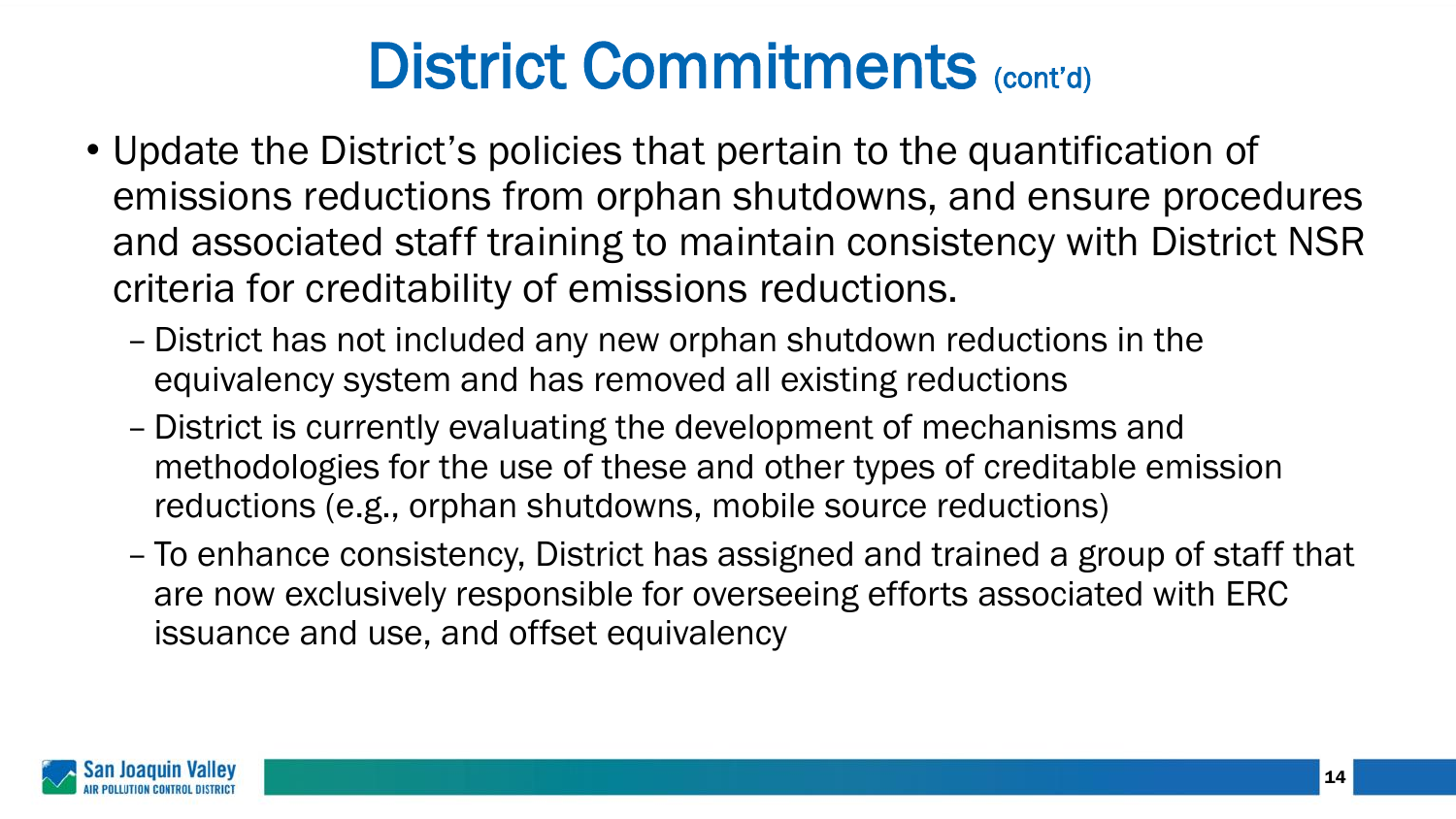- Develop a new equivalency tracking database, including associated documentation.
	- –District will begin the development of a new database and associated tracking infrastructure once an approvable path forward is developed with CARB and EPA and the District's NSR and ERC banking rules are amended accordingly

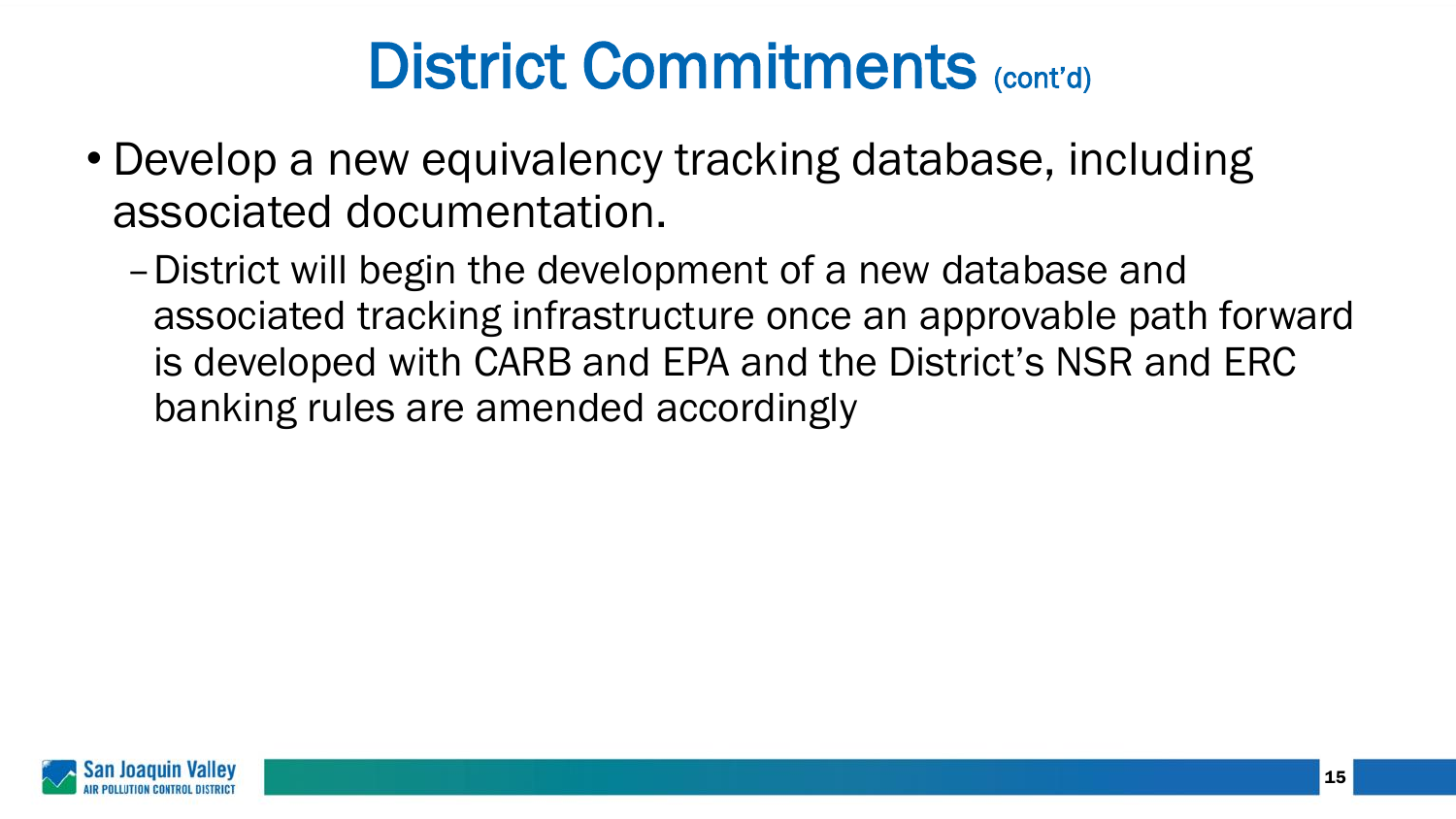# Amendments to District's NSR Rules

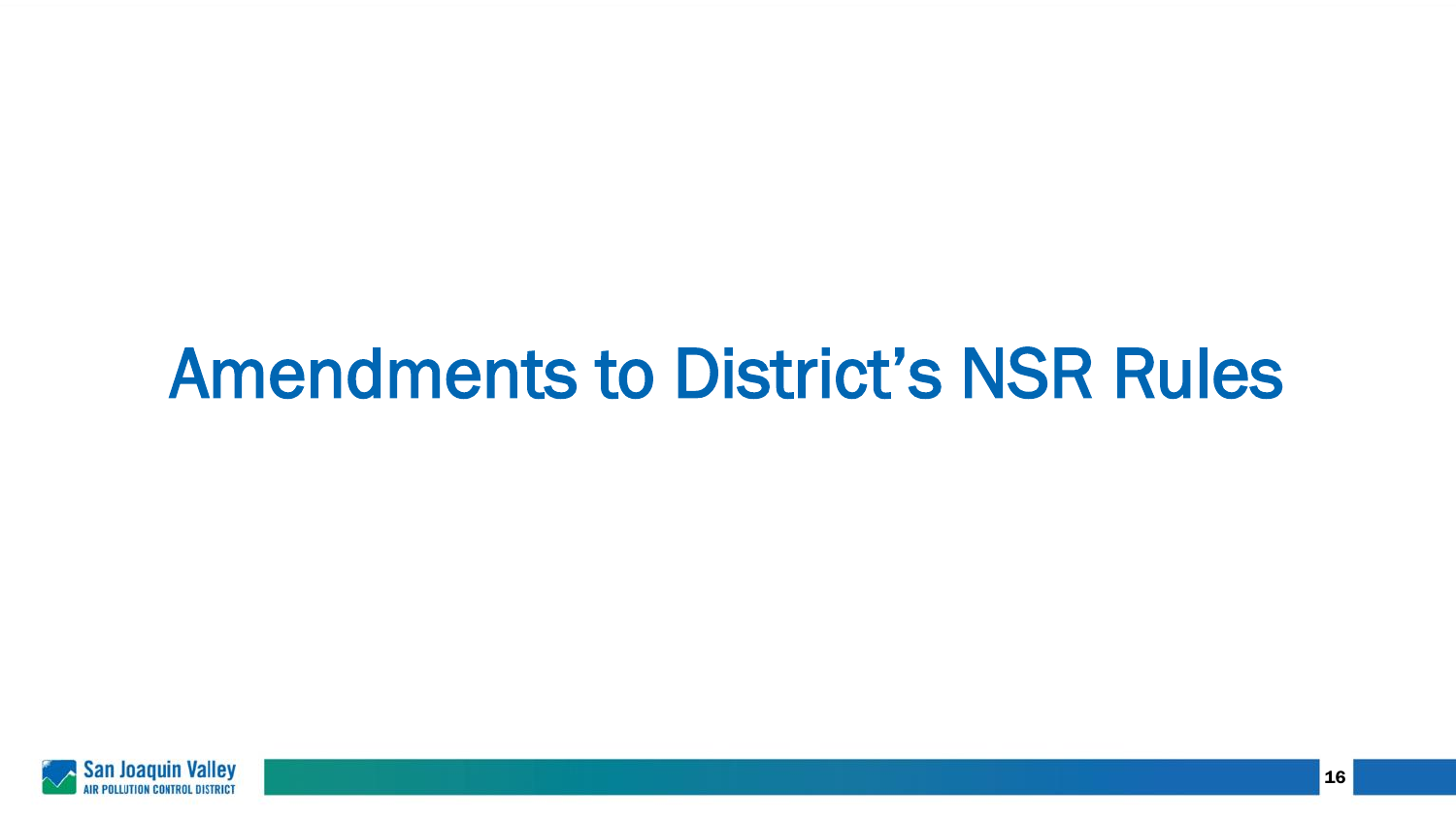#### District's New and Modified Source Review Rule

- District Rule 2201 (New and Modified Stationary Source Review)
	- Designed to meet both federal and state NSR requirements
- Key elements of Rule 2201 include:
	- Best Available Control Technology (BACT) mandates emission controls to minimize emission increases
	- Emission Offsets requires emissions above specified offset threshold levels to be mitigated with either concurrent reductions or past reductions which have been banked as emission reduction credits (ERC)
	- Federal Offset Equivalency system to ensure local NSR offset requirements are at least as stringent as federal requirements and remedies to be enacted in the case of equivalency failure
	- Public notification a notice period prior to issuance of an Authority to Construct (ATC) to garner comments on projects that result in emissions above specified levels

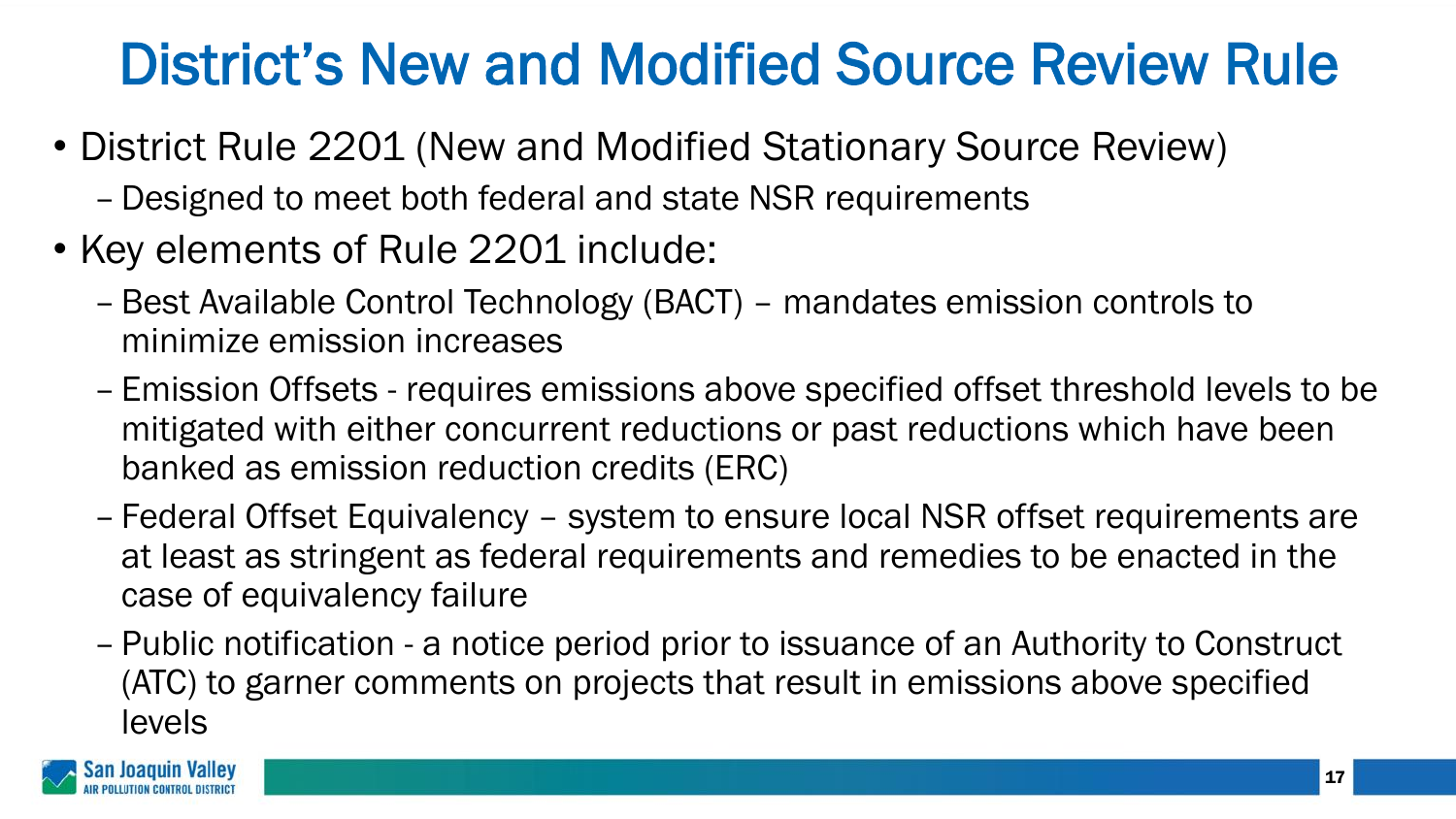## Amendments to District NSR Rule

- In accordance with the offset equivalency remedies contained within Rule 2201, the District must now amend Rule 2201 requirements associated with federal offsetting of NOx and VOC
- On February 17, 2022, the District Governing Board directed staff to begin the rule amendment process
- District will also be conducting a comprehensive review of the rule to ensure ongoing conformance with state and federal NSR requirements
- Proposed amendments to District Rule 2201 will include but not be limited to:
	- Adopting full federal offsetting program for any pollutant that fails to demonstrate equivalency with the federal offsetting requirements (currently NOx and VOC)
	- Amendments to offset methodologies, exemptions and requirements
	- Amendments to existing offset equivalency remedies (PM10, PM2.5, SOx, & CO)

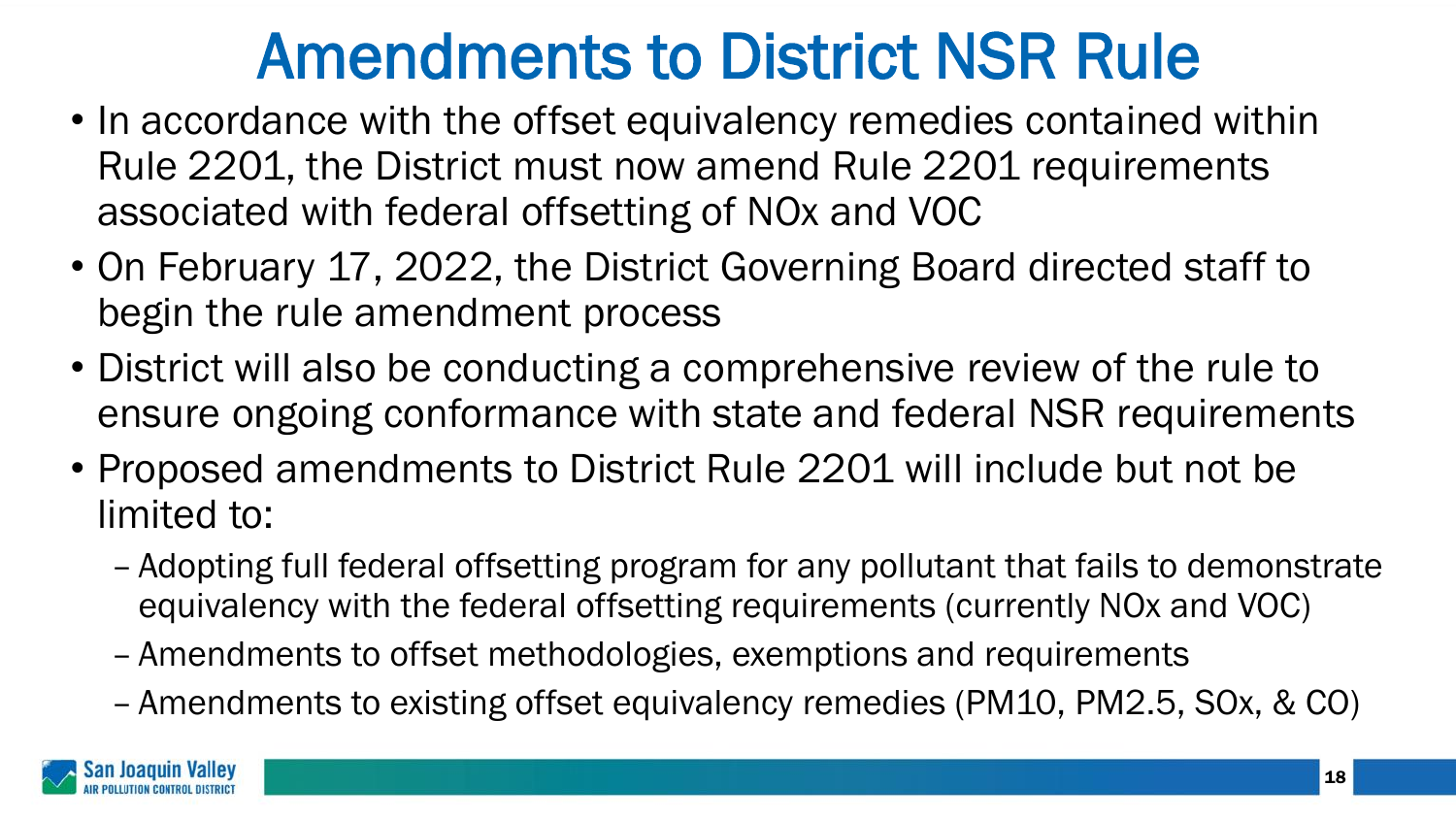# Amendments to Rule 2301

- The District will also be considering amendments to the requirements of Rule 2301, Emission Reduction Credit Banking
- Amendments to Rule 2301 will ensure consistency in certifying that ERCs are real, permanent, quantifiable, surplus, and enforceable
- Potential amendments to District Rule 2301 may include:
	- –Administrative mechanisms, definitions, and procedures for the filing of applications and banking of ERCs
	- –Administrative mechanisms, definitions, and procedures for the banking of other creditable emission reductions (future orphan shutdowns, mobile source credits, etc.)

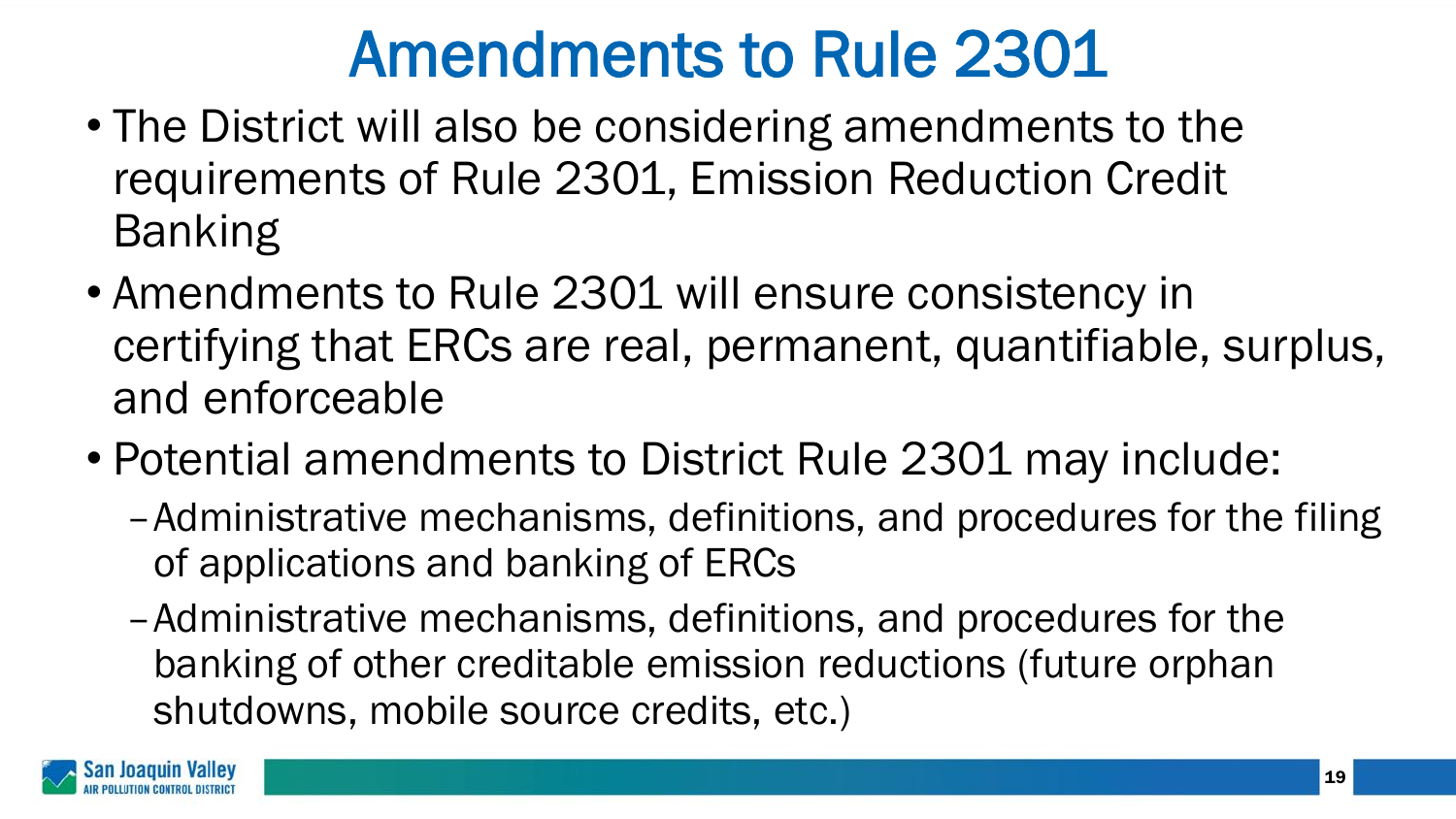# Rule Development Process

- Public scoping meeting Public Scoping Meeting for Rule 2201 (*New and Modified Stationary Source Review Rule*) and Rule 2301 (*Emission Reduction Credit Banking*)
	- –Scheduled for Friday, April 15th at 2:00 PM
	- –[https://www.valleyair.org/Workshops/public\\_workshops\\_idx.htm#0](https://www.valleyair.org/Workshops/public_workshops_idx.htm#04-15-22) 4-15-22
- Public Advisory Workgroup will be engaged throughout the rule development process

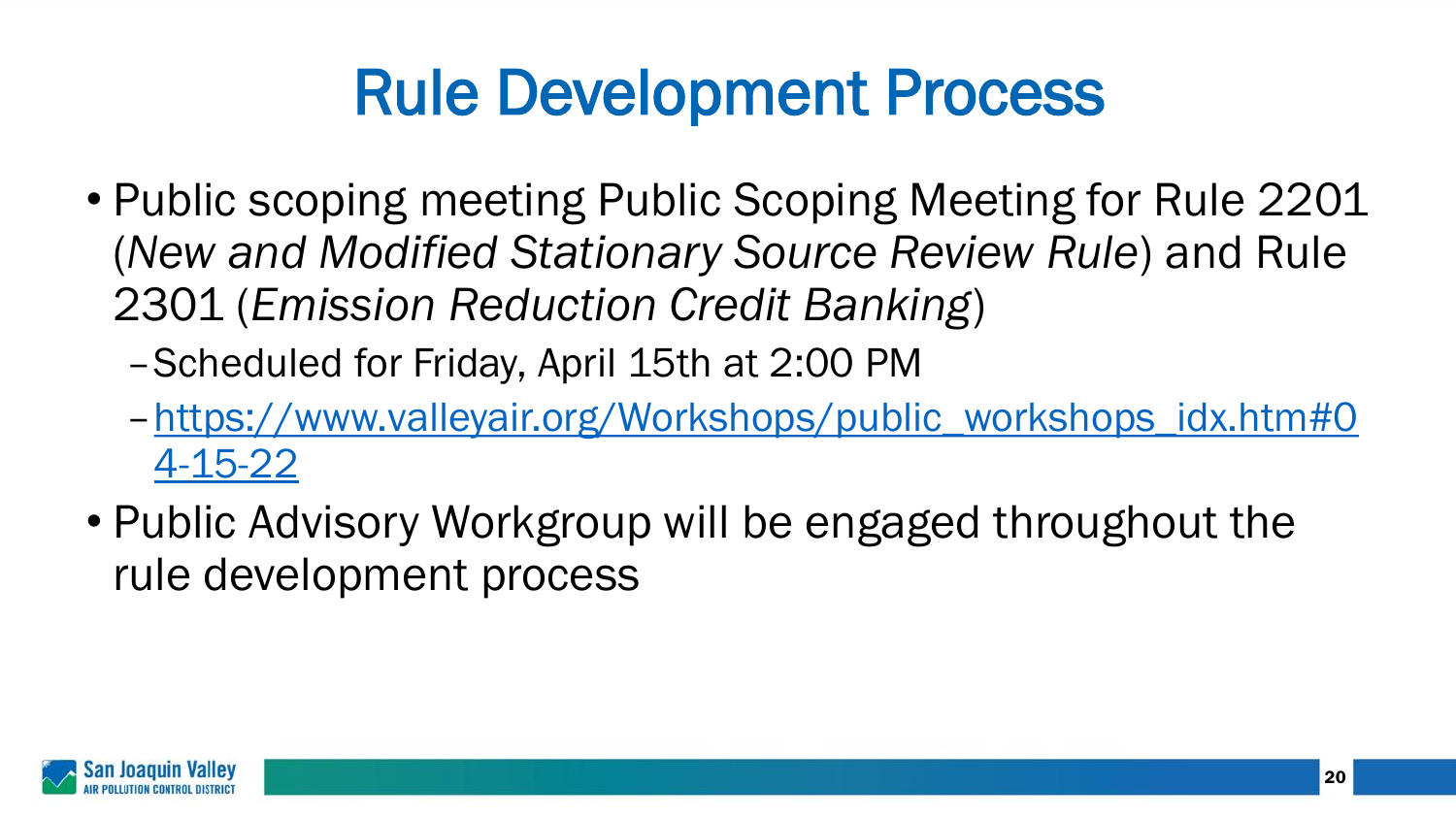

Collaboratively work with the public, stakeholders, EPA, and CARB through the rule amendment process for District Rules 2201 and 2301

Continue to identify and evaluate new methods to create surplus creditable emission reductions